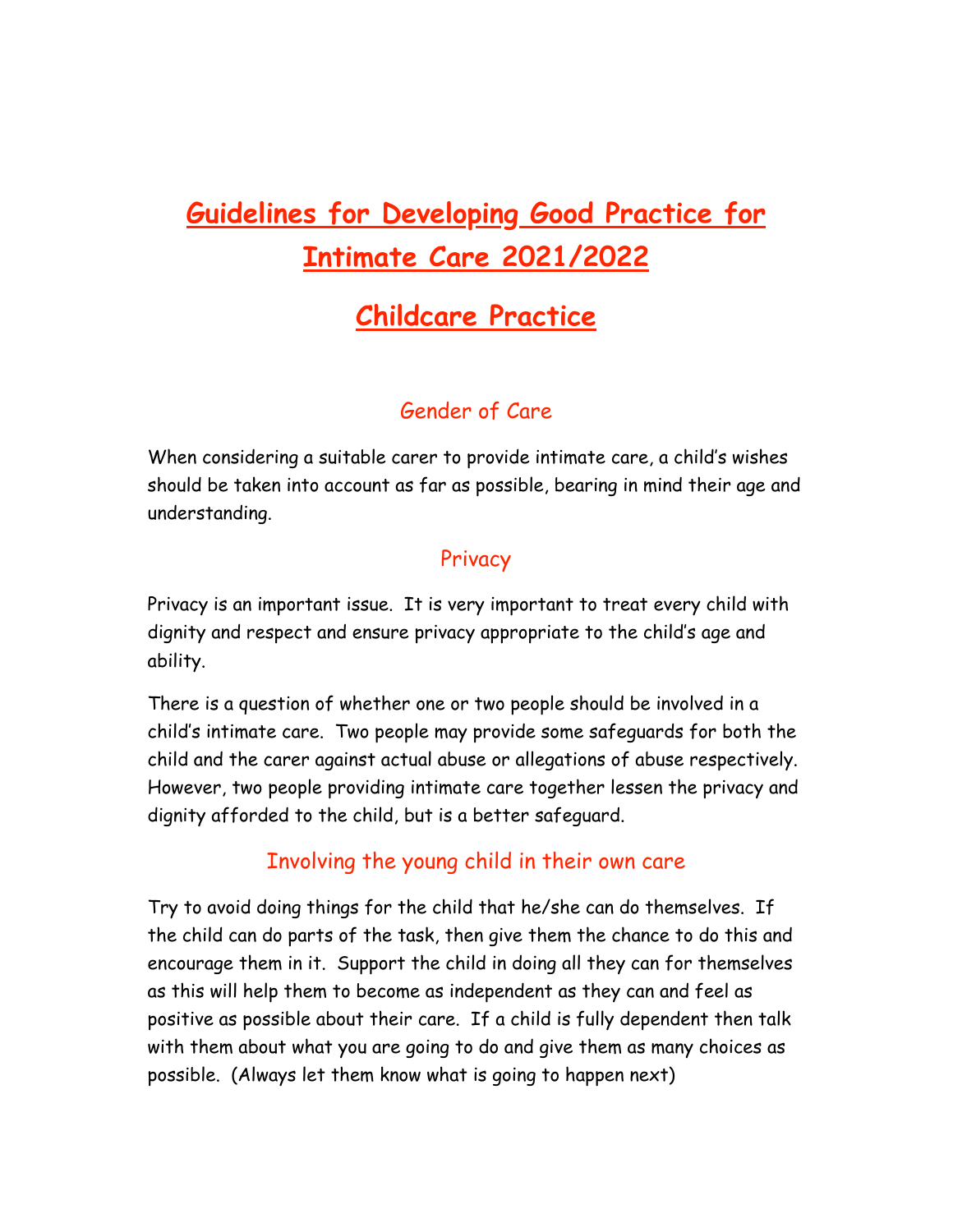#### Being responsive to a child's reactions

Check with the child (age depending) "Is it OK to do it this way", "Can you wash there", "How does mummy do this"

It is the responsibility of all the staff to ensure the children feel comfortable in and confident in what is happening. If a child expresses a dislike of you carrying out their intimate care, try to find out why.

## Being fully informed and trained

#### **NEVER DO SOMETHING UNLESS YOU KNOW HOW TO DO IT.**

If you are not sure how to do something, always ask. If you need to be shown more than once, then ask again. You can ask your senior team.

Certain intimate care procedures such as rectal examinations must only be carried out by nursing or medical staff. All invasive procedures such as giving rectal valium, suppositories, or feeding using a naso-gastric tube or gastrostomy require staff to be trained and assessed as competent, for example by a trained member of the paediatric team.

#### Reporting concerns

Do not be afraid to report and discuss any concerns you have arising out of intimate care with you safeguarding officers. (Gill and Zoe)

Examples of concern would be:

- You accidentally hurt a child during the process of giving them intimate care
- The child seems unusually sore or tender in the genital or rectal area
- The child appears to be sexually aroused by your actions
- The child misinterprets or misunderstood something you do
- The child has an emotional reaction during intimate care
- The child asks you to do something with which you feel uncomfortable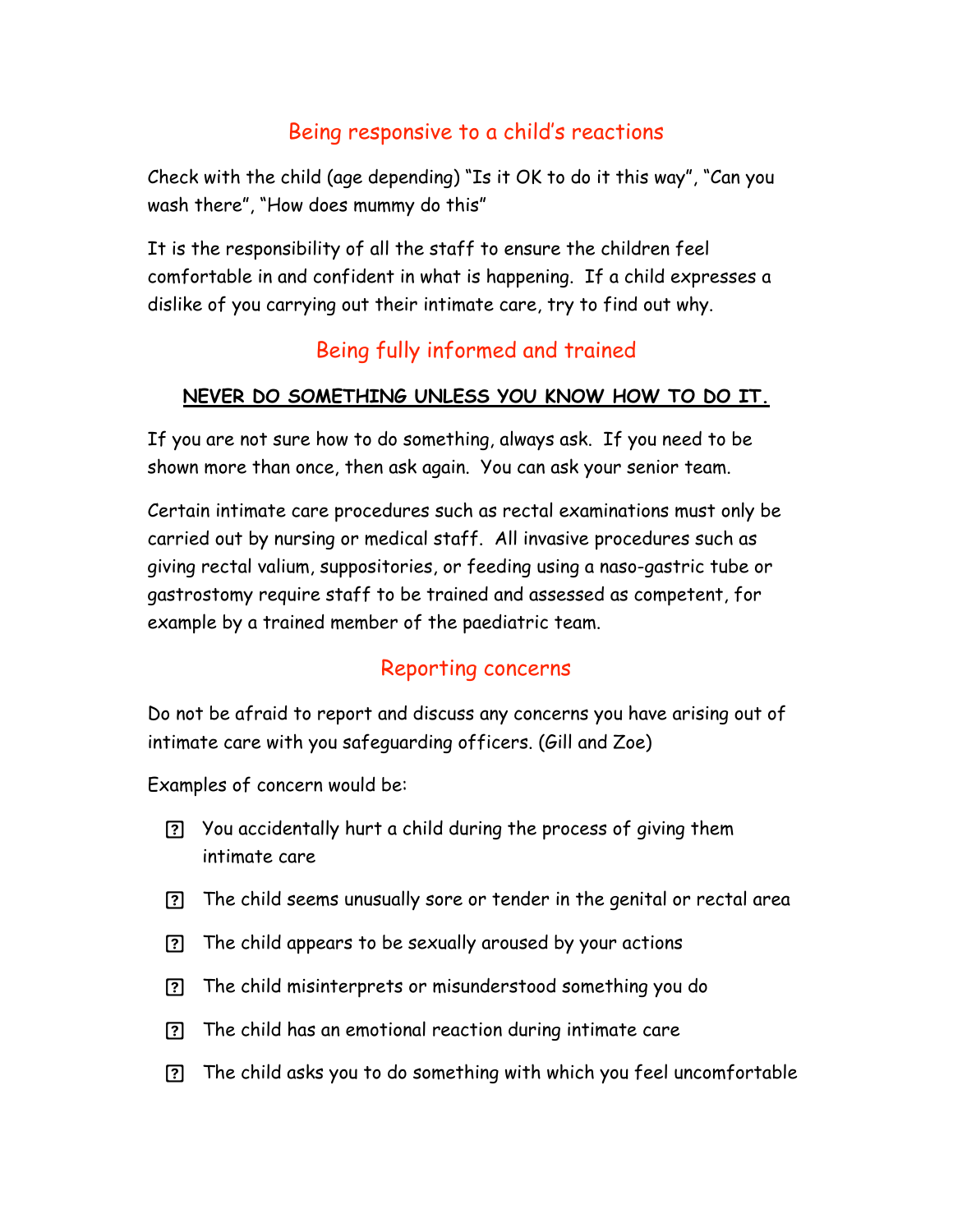## Helping the child to have a positive image of their own body

The way we provide care sends powerful messages to a child and can affect the way they feel about themselves and their own body.

Helping them to know that parts of their body are private even though they require intimate care is an important message to convey. Keeping in mind the child or young person's age, intimate care should be in an atmosphere which private, and relaxed. It is essential the child's right to say no is always respected. If a child has no verbal communication, we need to be sensitive to signs that signal this or to anticipate this.

#### Conclusion

Intimate care should always be delivered in such a way as to safeguard the child's right to dignity and respect and to ensure they are kept safe.

The way we provide intimate care can make a huge difference to how a child feels about themselves and life in general.

Intimate care can so easily reinforce the negative image children have of themselves. If people describe them as 'dirty' or 'smelly' or react in a negative disapproving way to such things as their incontinence, they learn to feel bad about themselves.

We need to ensure that appropriate methods of communication about a child's needs are adopted in 'public environments' so that his/her right to confidentiality is maintained. For example, staff exchanging information about a child's intimate care needs.

Times for intimate tasks can be quiet and relaxed times, an opportunity to build trust and communication.

As carers, we have the potential in all intimate care to convey positive messages both in what we sat and the way we act and respond. For example, we can brush a child's hair in the way that conveys, 'You are special, I value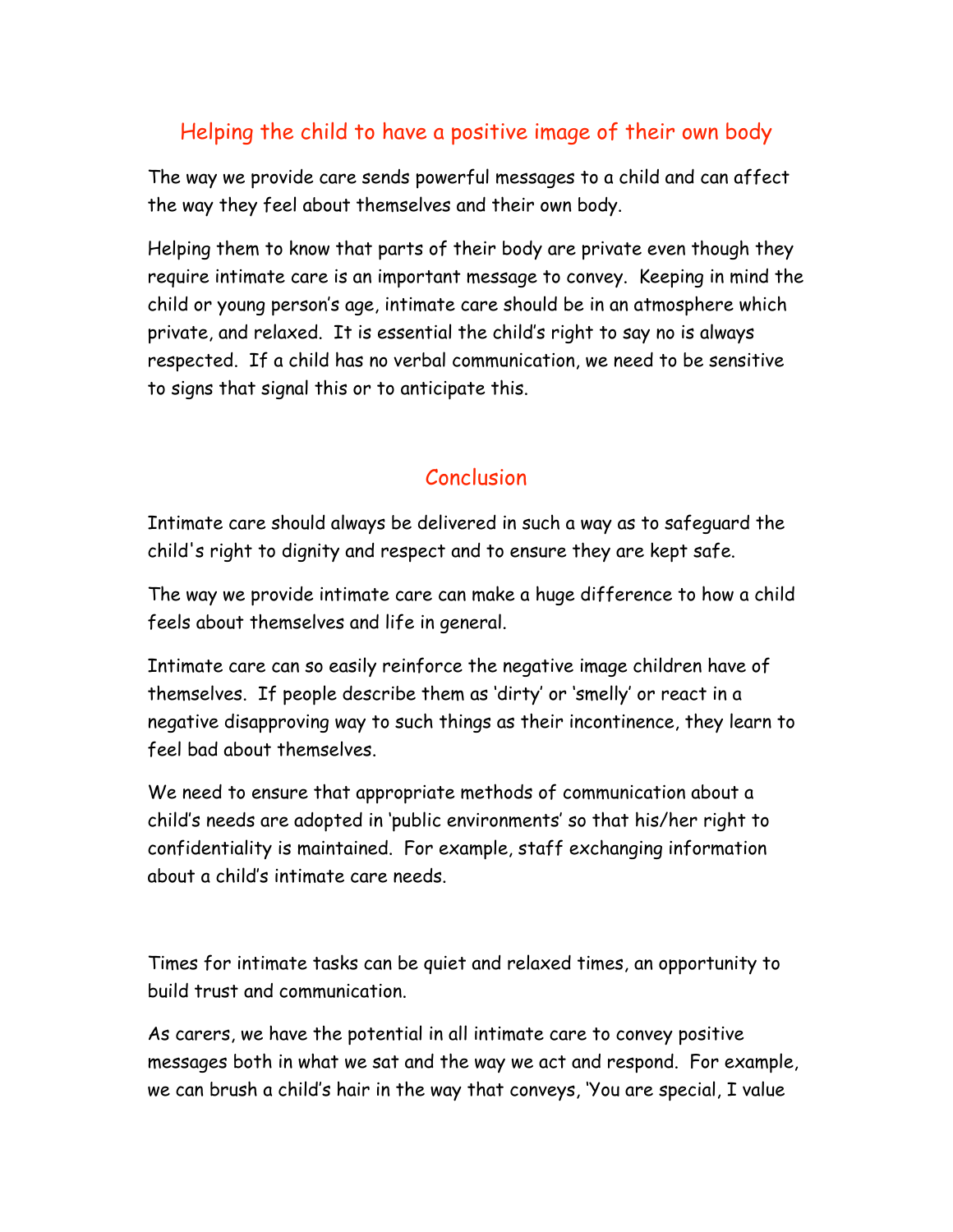you as a person', or in a way which is simply 'getting the job done'

In providing intimate care we need to strive to always be sensitive to these details in the lives of those we care for.

Intimate care should be a procedure that is dealt with, with care and compassion. This is vital in the well-being of young children. They should be felt to feel comfortable with this procedure. Any issues should be reported to the managers.

Policy Issued January 2016 Date to be Reviewed January 2017 Date Reviewed May 2017 Date to be Reviewed May 2018 Date Reviewed May 2018 Date to be Reviewed May 2019 Date Reviewed April 2019 Date to be Reviewed April 2020 Date to be Reviewed June 2020 Date to be Reviewed June 2021 Date Reviewed November 2020 Date to be Reviewed November 2021 Date Reviewed September 2021 Date to be Reviewed September 2022 Date Reviewed December 2021 Date to be Reviewed December 2022